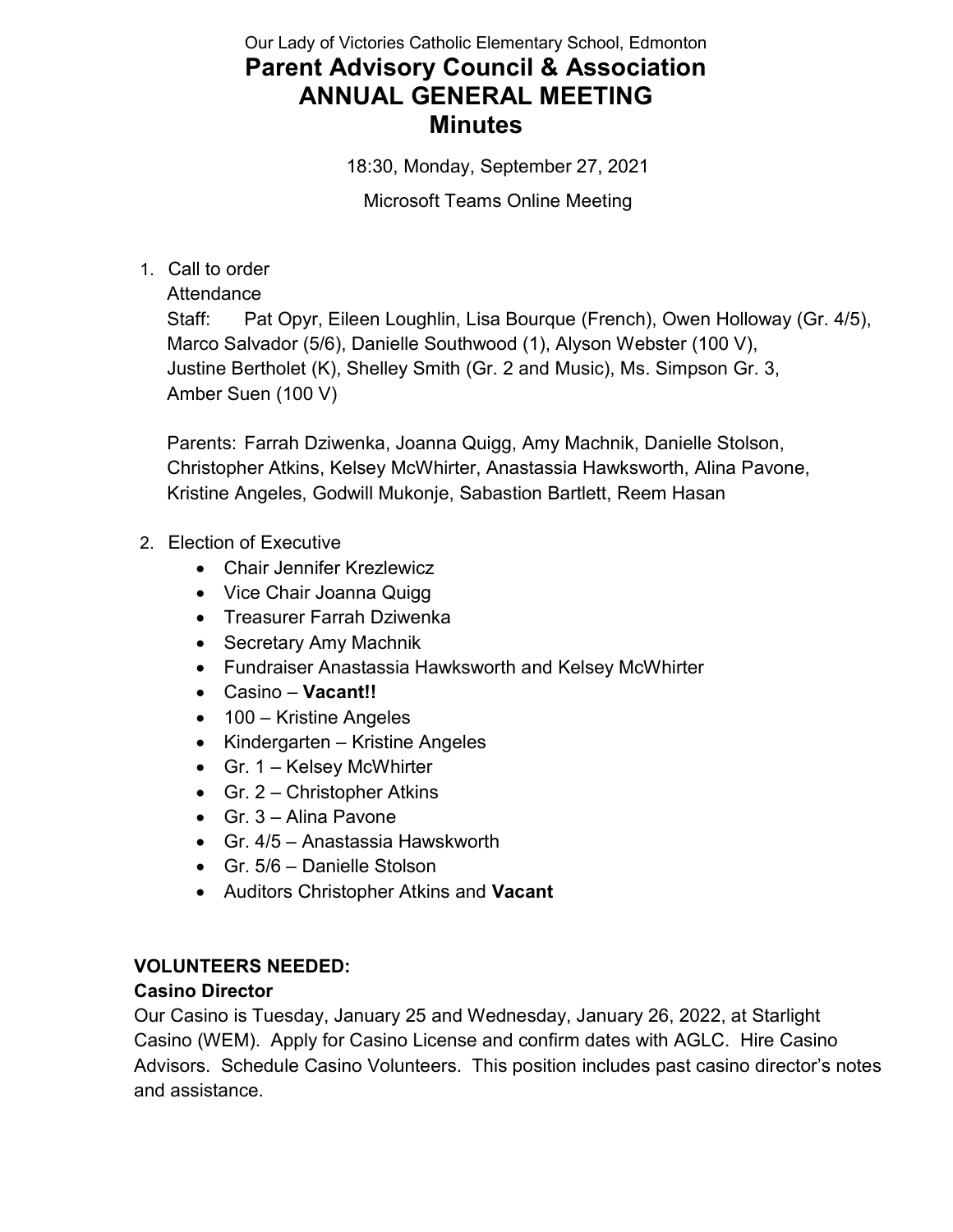# Our Lady of Victories Catholic Elementary School, Edmonton Parent Advisory Council & Association ANNUAL GENERAL MEETING **Minutes**

### Classroom Representatives

Each classroom should have at least one parent representative at each Parent Advisory Council Meeting. It does not have to be the same parent every time. This parent's role is to report on what is happening in the classroom.

#### Auditor

Two members of our school community must audit the Treasurer's Reports in June or early July. Please let the Administration know if you are able to help.

- 3. List of Directors and Officers Action: Amy will collect information from our executive and send the list to AGLC
- 4. Next meetings:
	- October 13, 2021
	- November 24, 2021
	- January 5, 2022
	- March 9, 2022
	- May 11, 2022
- 5. Administration Report (Pat)
	- 193 Students, K-6 121
	- Playground grant was declined so we are not sure what our next action is. Pat has to talk to Doris and the grant planner in the coming days. Tarmac is getting done as soon as they have the appropriate glue/paint/supplies.
- 6. New Business
	- Action: Amy will complete paperwork for Casino application and Pat will start advertising dates in school newsletter.
	- Let's change the bylaws to have one year end date for our two annual reviews. Group of parents should meet with provincial parent council association to redo bylaws before bringing it back to our school to vote on.

Action: Pat can assist setting us up with people that can help us.

- Kelsey wants to do an Epicure fundraiser this fall. Action: Kelsey will coordinate in October since it takes a while for delivery.
- Farrah reminded us we rebooked Little Caesars fundraiser and we need to do it to get our \$100 credit from the last time. Hopefully they will let us rebook in January where the winter weather will assist with sorting and pickup. Action: Kelsey will phone to book Little Caesar's.